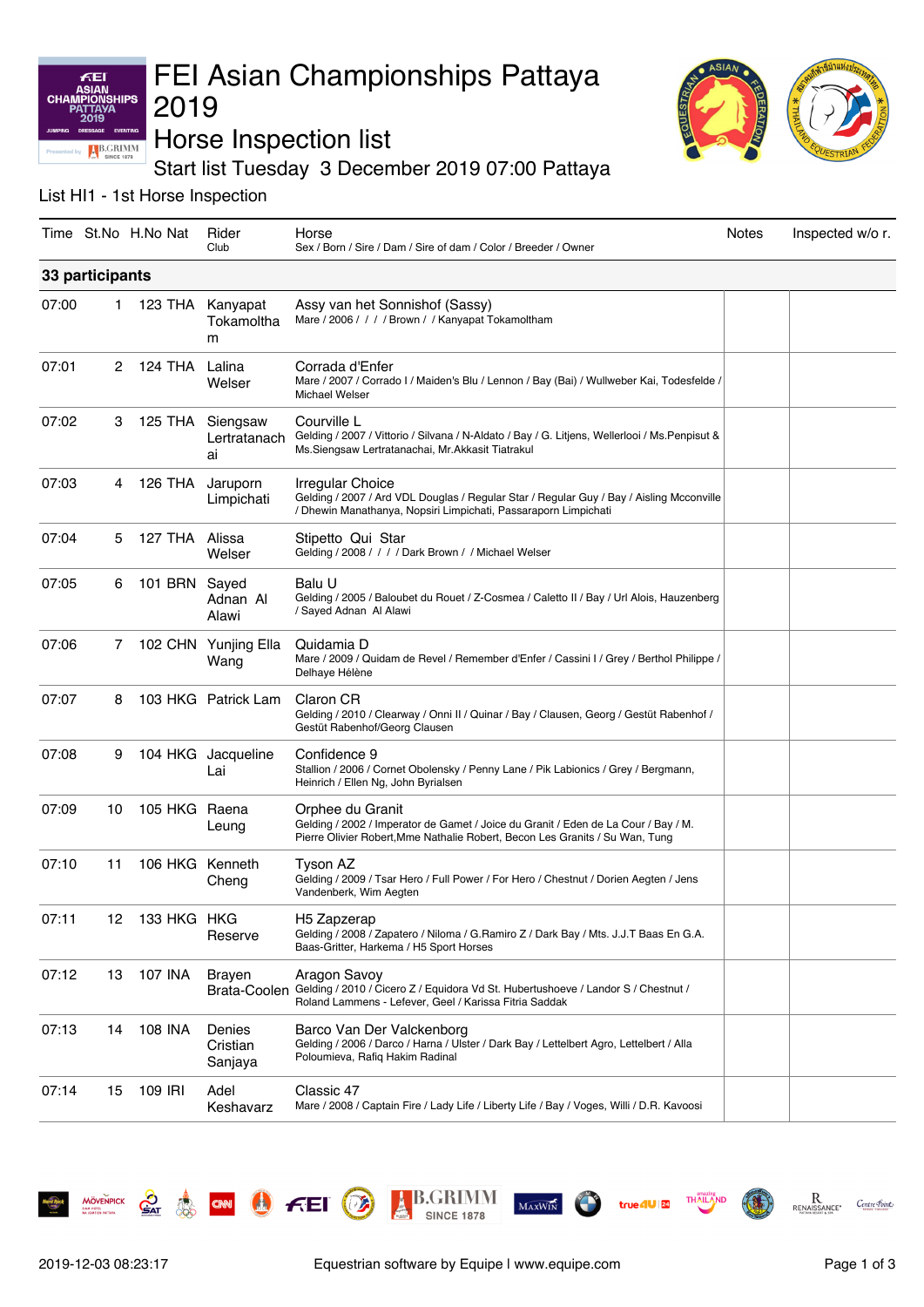### KEI **ASIAN** HIPS **CHAI B.GRIMM**

# FEI Asian Championships Pattaya 2019



Horse Inspection list

Start list Tuesday 3 December 2019 07:00 Pattaya

List HI1 - 1st Horse Inspection

|       |    | Time St.No H.No Nat   | Rider<br>Club                     | Horse<br>Sex / Born / Sire / Dam / Sire of dam / Color / Breeder / Owner                                                                                       | Notes | Inspected w/o r. |
|-------|----|-----------------------|-----------------------------------|----------------------------------------------------------------------------------------------------------------------------------------------------------------|-------|------------------|
| 07:15 | 16 | 110 IRI               | Farhang<br>Sadeghi                | Quick 'N' Step<br>Gelding / 2008 / Quintender 2 / Texi-Tiffany / Silvio I / Dark Bay / Schmid, Hubert /<br>Armando Acevedo Garcia                              |       |                  |
| 07:16 | 17 | 111 JPN               | Taizo<br>Sugitani                 | Heroine de Muze<br>Mare / 2007 / Tinka's Boy / Exellentia de Muze / For Pleasure / Bay / De Brabander<br>Joris, Sint-Niklaas / Art Corporation                 |       |                  |
| 07:17 |    | 18 112 KOR Kyujin Lee |                                   | Caruso 587<br>Gelding / 2011 / Contagio / For Nistria / For Pleasure / Bay / Gestüt Wäldershausen /<br>Kyuwon Lee, Sunghwi Lee, Sunyoung Yun                   |       |                  |
| 07:18 | 19 |                       | 113 KOR Jae-Hong<br>Park          | Gabrielle B<br>Mare / 2011 / VDL Zirocco Blue / Calamintha B / Corrado I / Bay / Hemmelhorst<br>Sporthorses / Jae-Hong Park                                    |       |                  |
| 07:19 | 20 |                       | 114 KOR Boseon Kim                | Ipsylon B<br>Gelding / 2008 / Nonstop / Skylar Van 'T Steinershof / Fortuin Z / Bay / Ronny Bonneux /<br>Mikko Aartio                                          |       |                  |
| 07:20 | 21 |                       | 115 KOR Jaekyung<br>Lee           | Pommeau Jbp<br>Stallion / 2009 / Lord Z / Prelia / Pedro / Bay / Jessica Lantz, Jb Primera / Nydala<br>Equestrian                                              |       |                  |
| 07:21 | 22 | 116 KUW Yara Al       | Hunaidi                           | Carivari<br>Gelding / 2007 / Clarimo / Perry / Carry / Bay / Lueder / Yara Al Hunaidi                                                                          |       |                  |
| 07:22 | 23 |                       | 117 KUW Ali Al Khorafi Ewout K    | Stallion / 2004 / Wolfgang / Phaline K du Kulterken / Darco / Chestnut / Pierard Charles,<br>Corswarem / Kuwait Riding Center                                  |       |                  |
| 07:23 | 24 |                       | 118 KUW Abdullah Al<br>Roudan     | La Luna 356<br>Mare / 2009 / Ludwig Von Bayern / Golden Air / Argentinus / Chestnut / Janetzko,<br>Dr.Bernhard / Holtgers, Mia                                 |       |                  |
| 07:24 | 25 | 119 KUW Dalia Al-     | Zahem                             | Richebourg du Jusclay<br>Gelding / 2005 / l'Arc de Triomphe / Baccara du Parc / Diableur / Bay (Bai) / M. Alain<br>Azzolino, Fresles / Dalia Al Zahem          |       |                  |
| 07:25 | 26 | 120 PHI               | Colin Syquia Chanel One           | Gelding / 2010 / Catoki / F Cover Girl / Cantus / Bay (Bai) / / The New Group li                                                                               |       |                  |
| 07:26 | 27 | 121 PHI               | Marie<br>Antoinette S.<br>Leviste | Loribri<br>Mare / 2009 / Kingsland SM / Paonia / Primas / Brown Grey / Amund Eide / Antonette<br>Leviste/Yngen Properties, Inc.                                |       |                  |
| 07:27 | 28 | 122 PHI               | Joker A.<br>Arroyo                | Ubama Alia<br>Mare / 2008 / Nonplusultra 33 / Bella Vita Vd Molendreef / Clinton / Bay (Bai Fonce) /<br>Ste. Alia, Falaise / Felicitas Arroyo, Joker A. Arroyo |       |                  |
| 07:28 | 29 | 128 TPE Yu-Lung       | Chen                              | Evira's Uno<br>Mare / 2009 / Numero Uno / Saffira / Zeus / Bay / G. Geerdink / St. Equestrian Centre                                                           |       |                  |
| 07:29 | 30 | 129 UZB               | Saidamirkho<br>n<br>Turgunboev    | Calleko<br>Stallion / 2009 / / / / Grey / Gebrueder Moeller Gbr / Ooo"Diyora Fayz Gulshani"                                                                    |       |                  |
| 07:30 | 31 | 130 UZB               | Umid<br>Kamilov                   | Chickaboo<br>Stallion / 2009 / / / / Bay / Klaus-Dieter Wagner / Yusupov Zohid Giyosovich                                                                      |       |                  |
| 07:31 | 32 | 131 UZB               | Gairat<br>Nazarov                 | Go Four It B<br>Gelding / 2011 / O'Brien / Solo / Celano / Darkbay / Nieberg, M.J. / Ooo"Diyora Fayz<br>Gulshani"                                              |       |                  |

**MÖVENPICK** 

 $\mathcal{S}_{\mathsf{A}\mathsf{T}}$ 

**A CON C** FEI

 $MaxW$ 

**B.GRIMM** 

**SINCE 1878** 

**DA** 

Centre Foint

 $\mathop{\mathrm{R}}\limits_{\text{renaisance}}$ 

**THAIL** 

true 4U 24